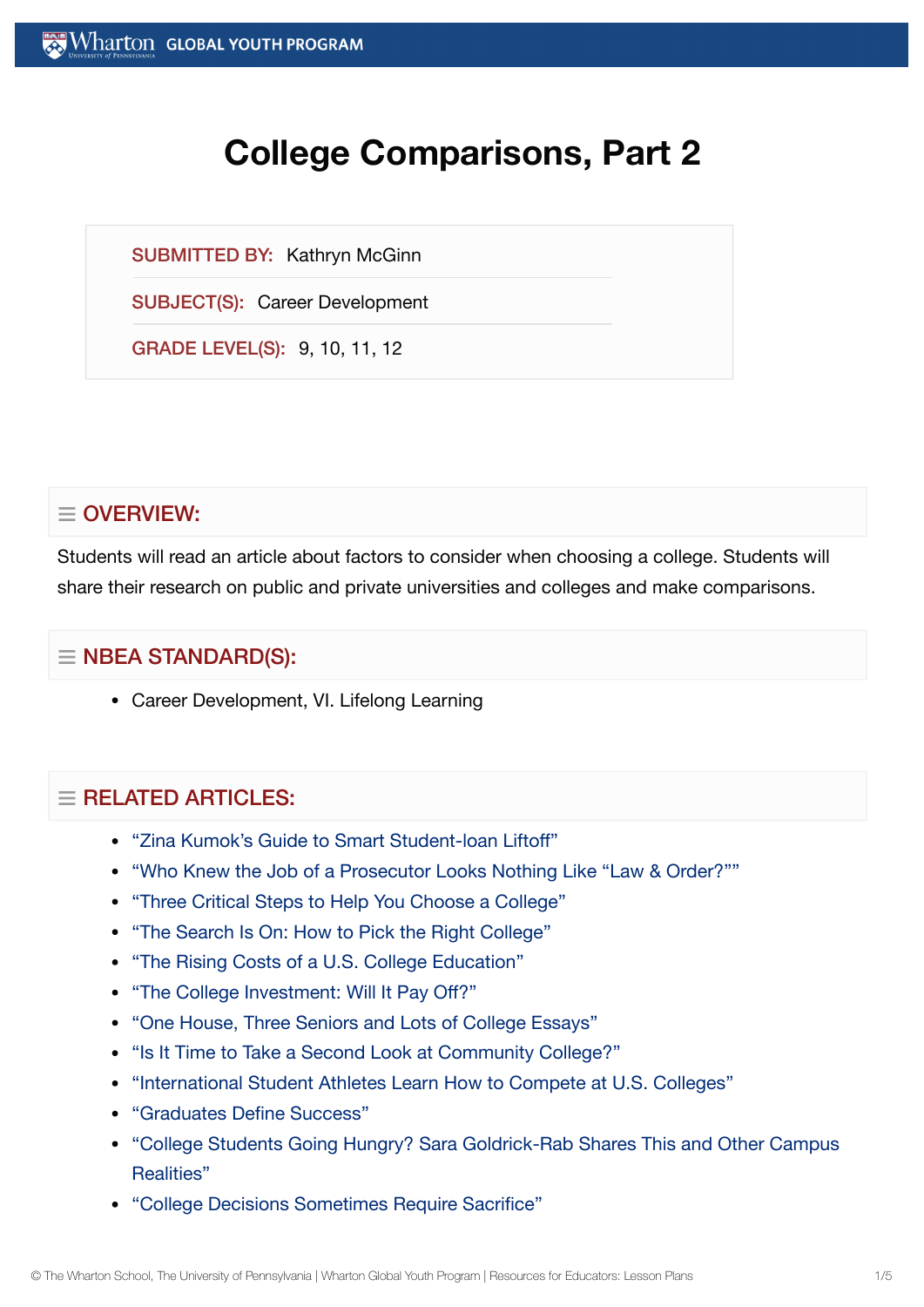## $\mathbb{R}$  Wharton Global Youth Program

- "College [Admission:](https://globalyouth.wharton.upenn.edu/articles/college-admission-will-summer-program-help-you/) Will the Summer Program Help You?"
- "Career Spotlight: Studying to Be a [Veterinary Technician"](https://globalyouth.wharton.upenn.edu/articles/career-spotlight-studying-to-be-a-veterinary-technician/)
- "Career Spotlight: Motion Capture Is an [Industry on](https://globalyouth.wharton.upenn.edu/articles/careers-motion-capture-industry-on-the-move/) the Move"
- "Anthony David [Williams Was President](https://globalyouth.wharton.upenn.edu/articles/first-generation-college-student-discusses-chose-transfer-new-school/) of His College Freshman Class Why Did He Transfer?"
- "Admission [Experts Share](https://globalyouth.wharton.upenn.edu/articles/admission-experts-share-7-tips-college-applicants/) 7 Tips for College Applicants"
- "A Recent High School Grad Reflects on the Clamor Over College [Admissions"](https://globalyouth.wharton.upenn.edu/articles/a-recent-high-school-grad-reflects-on-the-clamor-over-college-admissions/)
- "A Massive College [Admissions Cheating](https://globalyouth.wharton.upenn.edu/articles/a-massive-college-admissions-cheating-scandal-sparks-emotion-and-debate/) Scandal Gets People Talking"
- "A Gap Year Could Be Your Path to Making Smarter [Decisions"](https://globalyouth.wharton.upenn.edu/articles/gap-year-involves-little-cooking-laundry-whole-lot-self-discovery/)
- "'Creating a Fair Playing Field': [What's Behind](https://globalyouth.wharton.upenn.edu/articles/creating-fair-playing-field-whats-behind-sat-redesign/) the SAT Redesign"

## **Common Core Standard(s):**

- ELA CCR 7: Conduct short as well as more sustained research projects based on focused questions, demonstrating understanding of the subject under investigation.
- ELA CCR 8: Gather relevant information from multiple print and digital sources, assess the credibility and accuracy of each source, and integrate the information while avoiding plagiarism.
- ELA CCR Reading 7: Integrate and evaluate content presented in diverse formats and media, including visually and quantitatively, as well as in words.
- ELA CCR Reading 10: Read and comprehend complex literary and informational texts independently and proficiently.
- EL CCR Speaking and Listening 1: Prepare for and participate effectively in a range of conversations and collaborations with diverse partners, building on others' ideas and expressing their own clearly and persuasively.
- ELA CCR Speaking and Listening 4: Present information, findings, and supporting evidence such that listeners can follow the line of reasoning and the organization, development, and style are appropriate to task, purpose, and audience.

## **Objectives/Purposes:**

- Students will read and analyze an article.
- Students will understand the differences between public and private universities and colleges and two- and four-year colleges.
- Students will think about their future plans.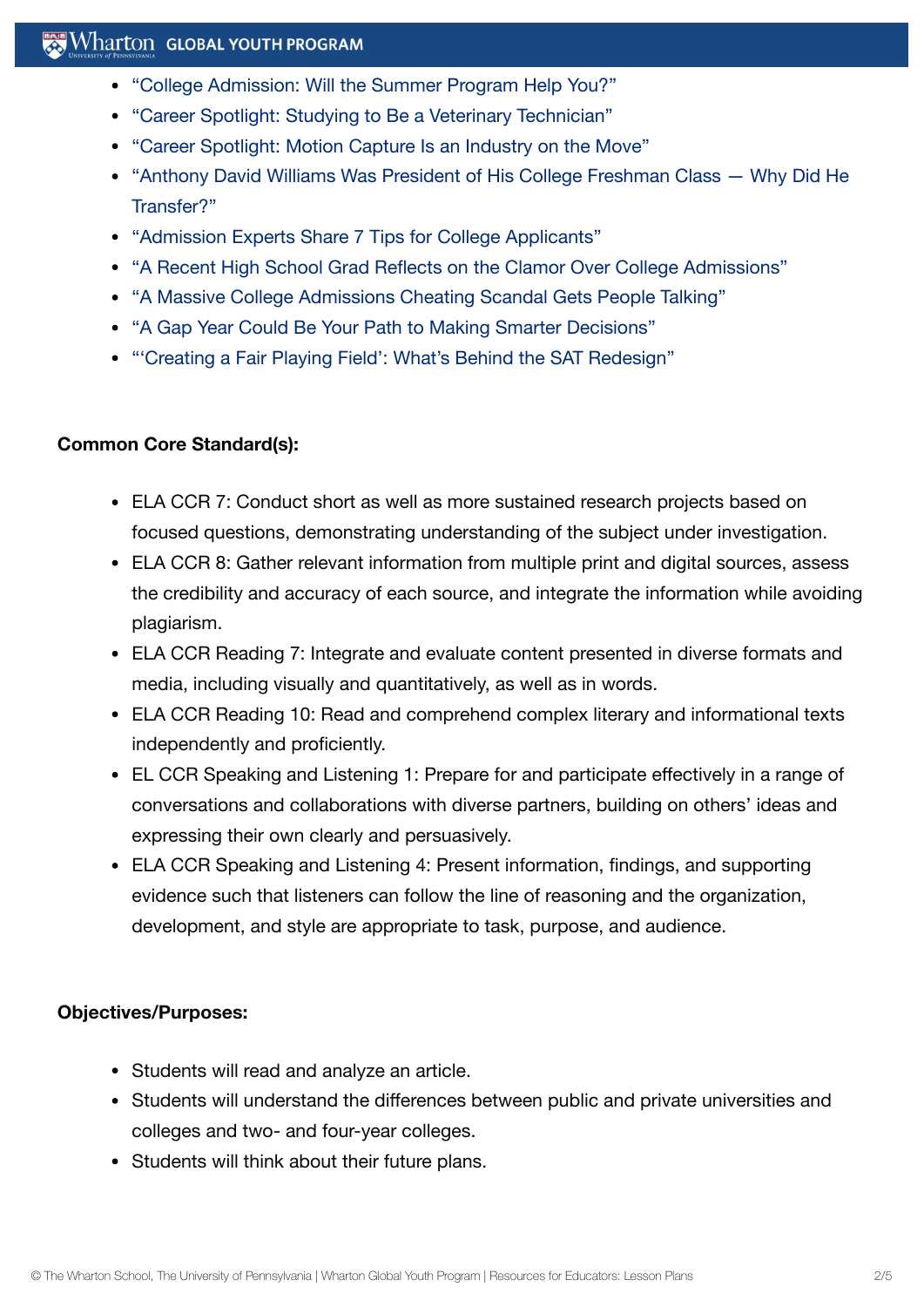#### **Other Resources/Materials:**

- College Comparison Chart [\(Handout](https://globalyouth.wharton.upenn.edu/wp-content/uploads/2012/01/Career-Development-30_Lifel.handout.pdf) A)
- College guidebooks and/or access to the Internet (I was able to check out a big stack of college guidebooks from the library: they were a couple years outdated, but still recent enough to serve as useful resources. If your library doesn't have these guidebooks, perhaps borrow them from your school guidance/college counselors.)

#### **Activities:**

1. Hand out "The Search Is On…" and read aloud. Discuss the following questions:

a. What factors does Dr. Harper suggest students consider when deciding to which college to apply?

- Overall, think about how you envision your college experience
- Campus location
- Commute vs. live on campus
- Cost
- Racial Demographics

b. How do different types of colleges compare to each other in terms of cost?

- Overall, community colleges are less expensive than four-year institutions, and public institutions are less than private institutions. However, private universities give a lot of scholarship money and, depending on your parents' income, can sometimes actually cost less than public universities (after scholarships, grants, etc.)
- c. What factors are most important to *you* when looking at colleges? Why?
	- Answers will vary

*(10 mins)*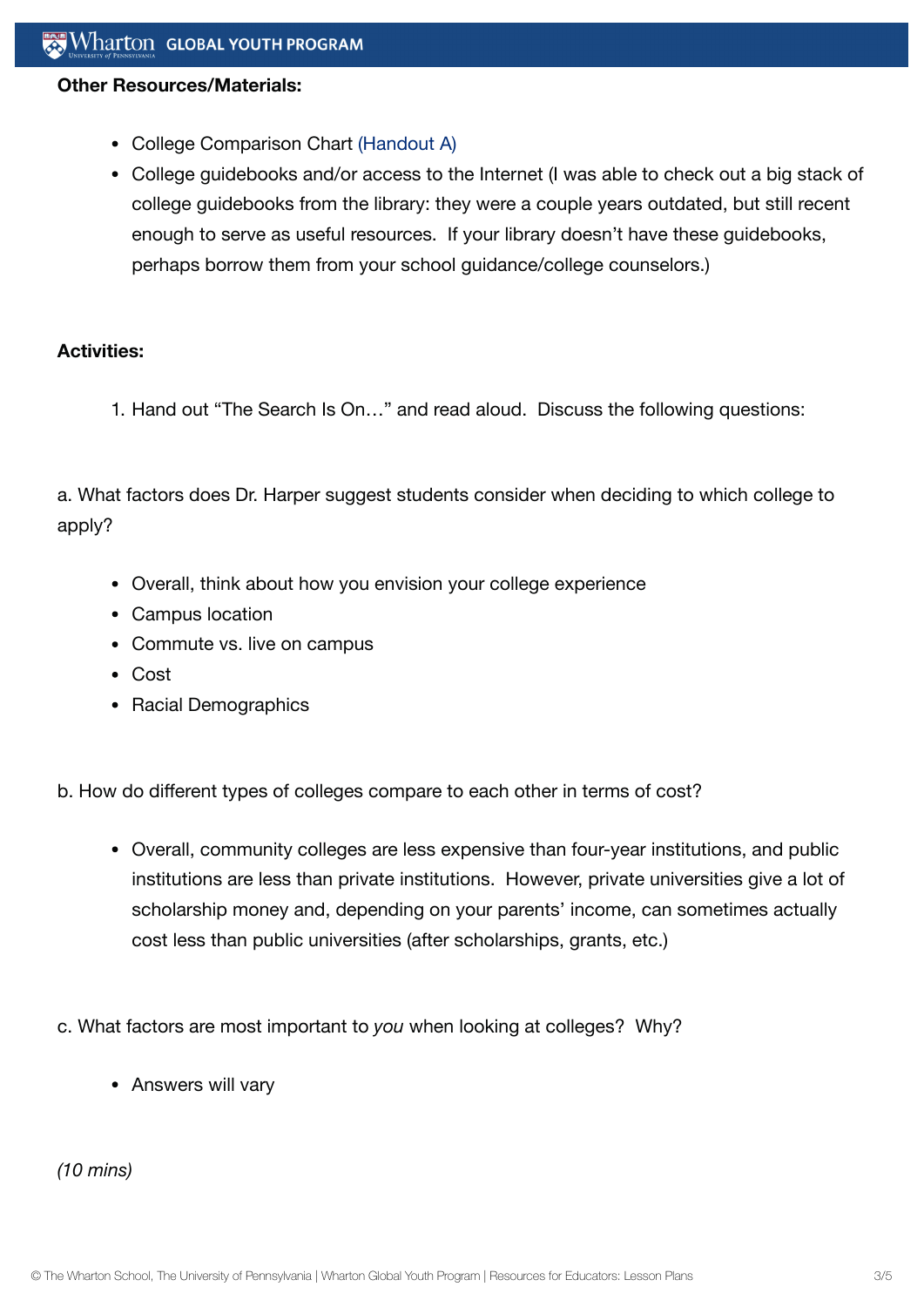## **Wharton GLOBAL YOUTH PROGRAM**

2. Have students take out their college comparison sheets from the previous lesson. Each group (Two-Year Institution, Public University, Private University, Private College) should review their information to prepare to share with the rest of the class.

#### *(5 mins)*

- 3. Hand out College Comparison Chart (Handout A), and have each group share what they found about their type of institution, including:
- Admissions Competitiveness
- Cost
- Size
- Housing
- Faculty
- Academic Programs
- **•** Facilities
- Miscellaneous

As students share, the rest of the class should take notes on the chart.

#### *(15 mins)*

4. Ask students to think about some of the pros/cons of the different types of institutions based on the information they compiled. Discuss as a class.

#### *(5 mins)*

## **Tying It All Together:**

In the remaining time, explore College MatchMaker on the College Board's website: [http://collegesearch.collegeboard.com/search/index.jsp.](http://collegesearch.collegeboard.com/search/index.jsp) Ask for student volunteers and use their preferences to fill in the various fields in order for the site to compile a list of suitable colleges. (If you don't have a computer with a projector, you can still do this activity, simply reading the questions to the students and sharing the results with them at the end.)

## *(10 mins)*